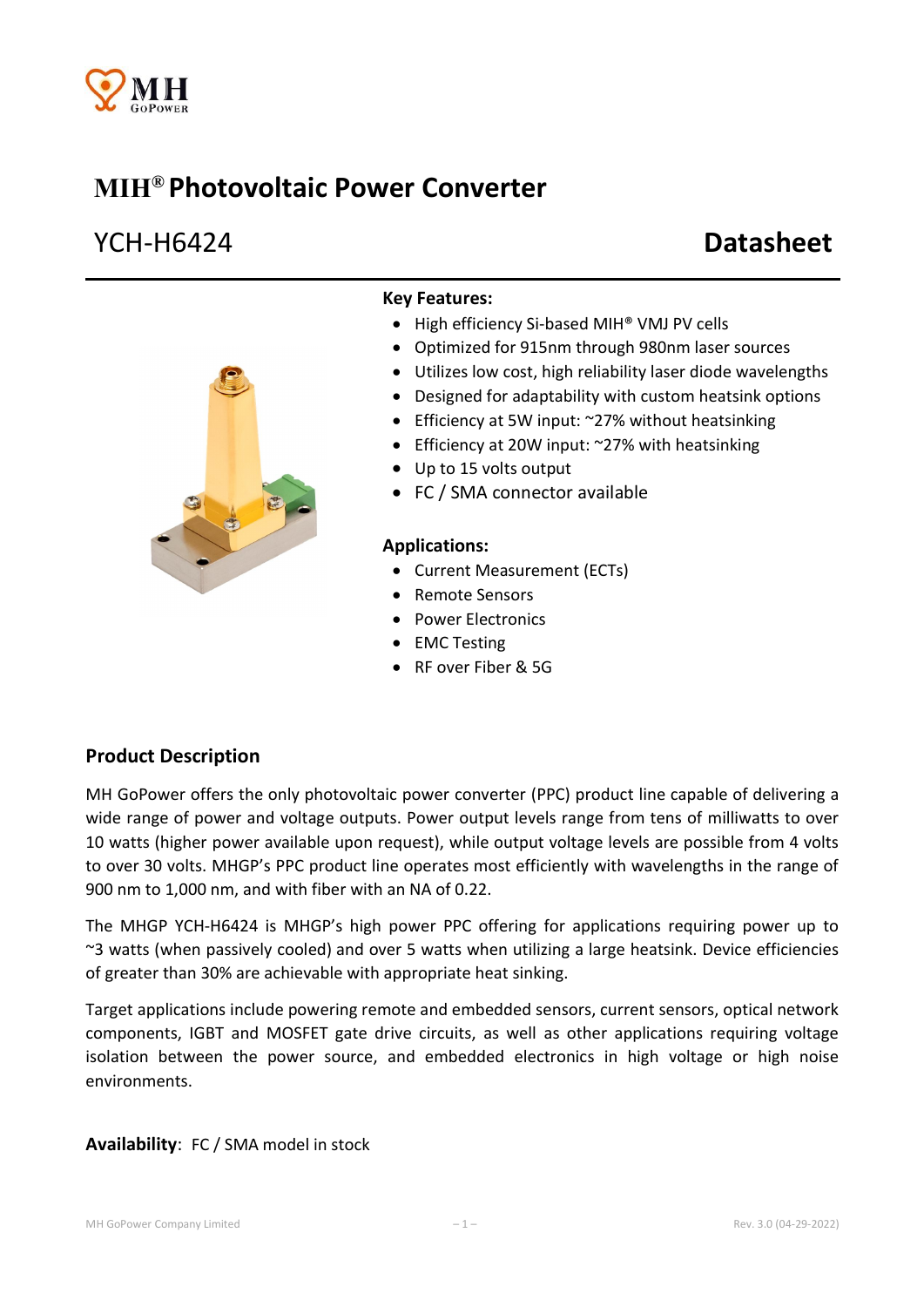

#### Electrical Characteristics of YCH-H6424 PPC without additional heatsinking \*

| Optical Power (mW) | 1,000 | 3,000 | 5,000 | 8,000 |
|--------------------|-------|-------|-------|-------|
| Pmax (mW)          | 248   | 777   | 1,336 | 1,830 |
| $V$ max $(V)$      | 17.0  | 16.7  | 16.6  | 14.9  |
| $Imax$ (mA)        | 14.6  | 46.5  | 80.3  | 122.8 |
| Efficiency (%)     | 24.8% | 25.9% | 26.7% | 22.9% |

*\* Typical converter performance with ambient temp of ~25°C*

*\* Tested with 975 nm wavelength laser*

*\* PPC held in free space, with no additional heatsinking, or airflow* 





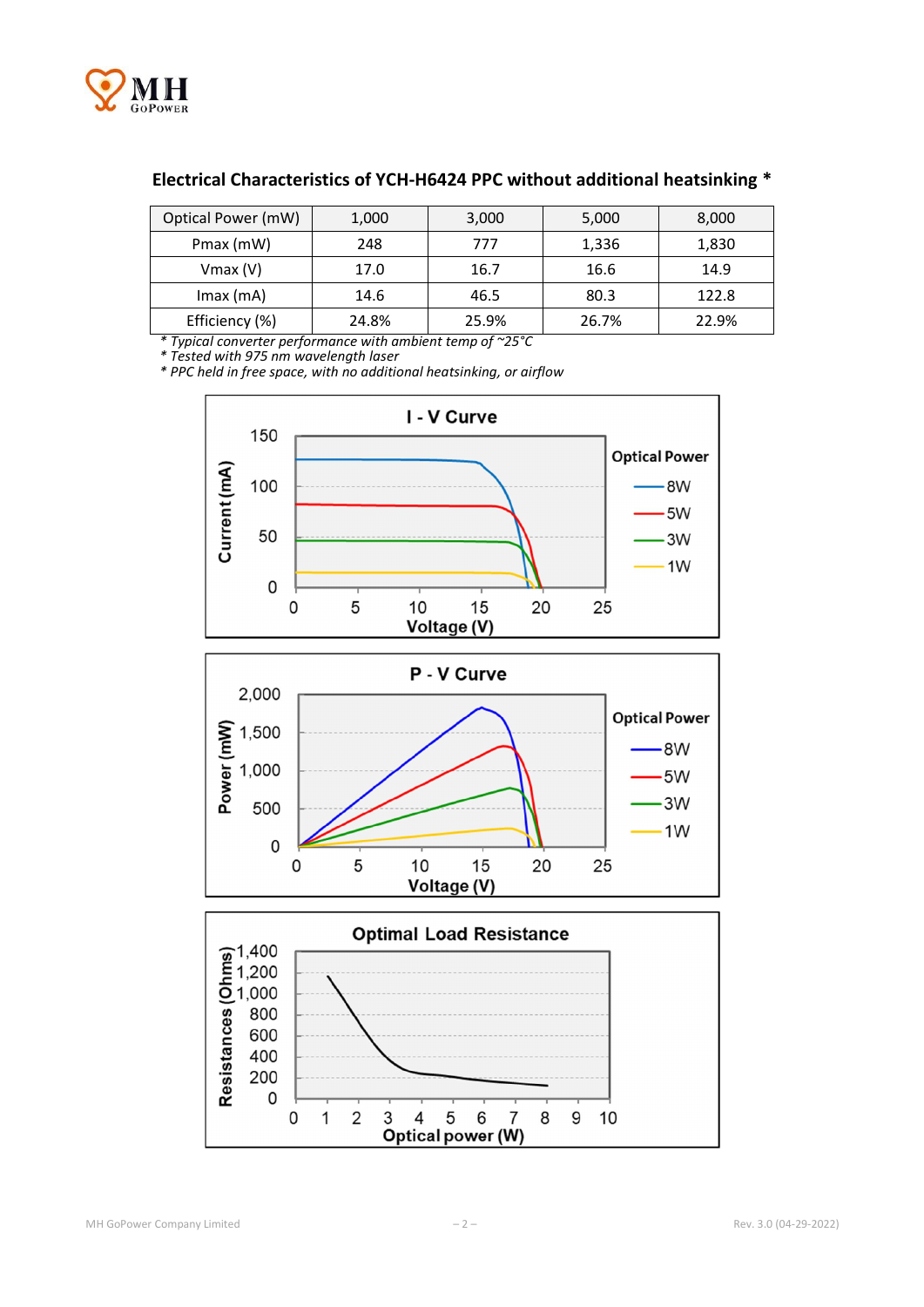



#### Passive Heatsinking Option A:

The YCH-H6424 PPC's performance with a heatsink is illustrated to demonstrate the adaptability of the YCH-H6424 PPC. Custom heatsinking can be easily applied to the YCH-H6424 PPC to generate higher power output, and higher performance. The below summarizes the performance of the YCH-H6424 PPC with a 50 x 24 x 17 mm aluminum heatsink. An efficiency of ~26% at 10W input is achieved.

#### Electrical Characteristics of YCH-H6424 PPC with Al heatsink A\*\*

| Optical Power (mW) | 2,000 | 5,000 | 10,000 |
|--------------------|-------|-------|--------|
| Pmax (mW)          | 525   | 1,349 | 2,600  |
| $V$ max $(V)$      | 17.7  | 16.9  | 16.1   |
| $Imax$ (mA)        | 29.7  | 79.7  | 161.1  |
| Efficiency (%)     | 26.3% | 27.0% | 26.0%  |

*\*\* Typical converter performance with ambient temp of ~25°C*

*\*\* Tested with 975 nm wavelength laser*

*\*\* PPC and Al heatsink held in free space, with no active airflow over the heatsink fins or PPC*



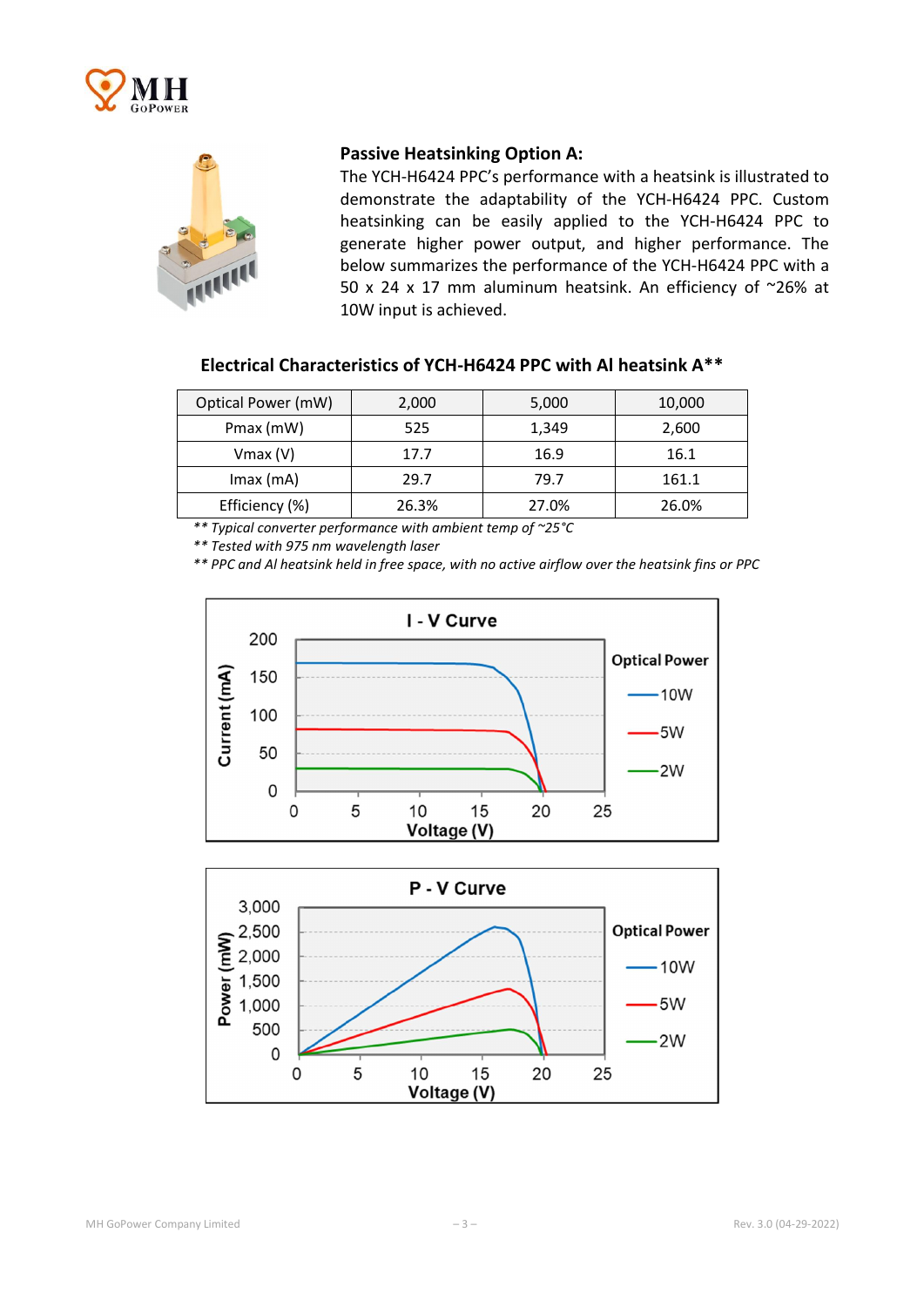



#### Passive Heatsinking Option B:

The YCH-H6424 PPC with a large heatsink demonstrates the ability to generate higher power output, and higher performance. The below summarizes the performance of the YCH-H6424 PPC with a 180 x 100 x 60 mm aluminum heatsink. An efficiency of  $\sim$ 27% at 20W input is achieved.

## Electrical Characteristics of YCH-H6424 PPC with Al heatsink B\*\*

| Optical Power (mW) | 5,000 | 10,000 | 20,000 |
|--------------------|-------|--------|--------|
| Pmax (mW)          | 1,462 | 2,877  | 5,367  |
| $V$ max $(V)$      | 17.8  | 17.4   | 17.2   |
| $Imax$ (mA)        | 82    | 165.4  | 312.4  |
| Efficiency (%)     | 29.1% | 28.7%  | 26.8%  |

*\*\* Typical converter performance with ambient temp of ~25°C*

*\*\* Tested with 975 nm wavelength laser*

*\*\* PPC and Al heatsink held in free space, with no active airflow over the heatsink fins or PPC*